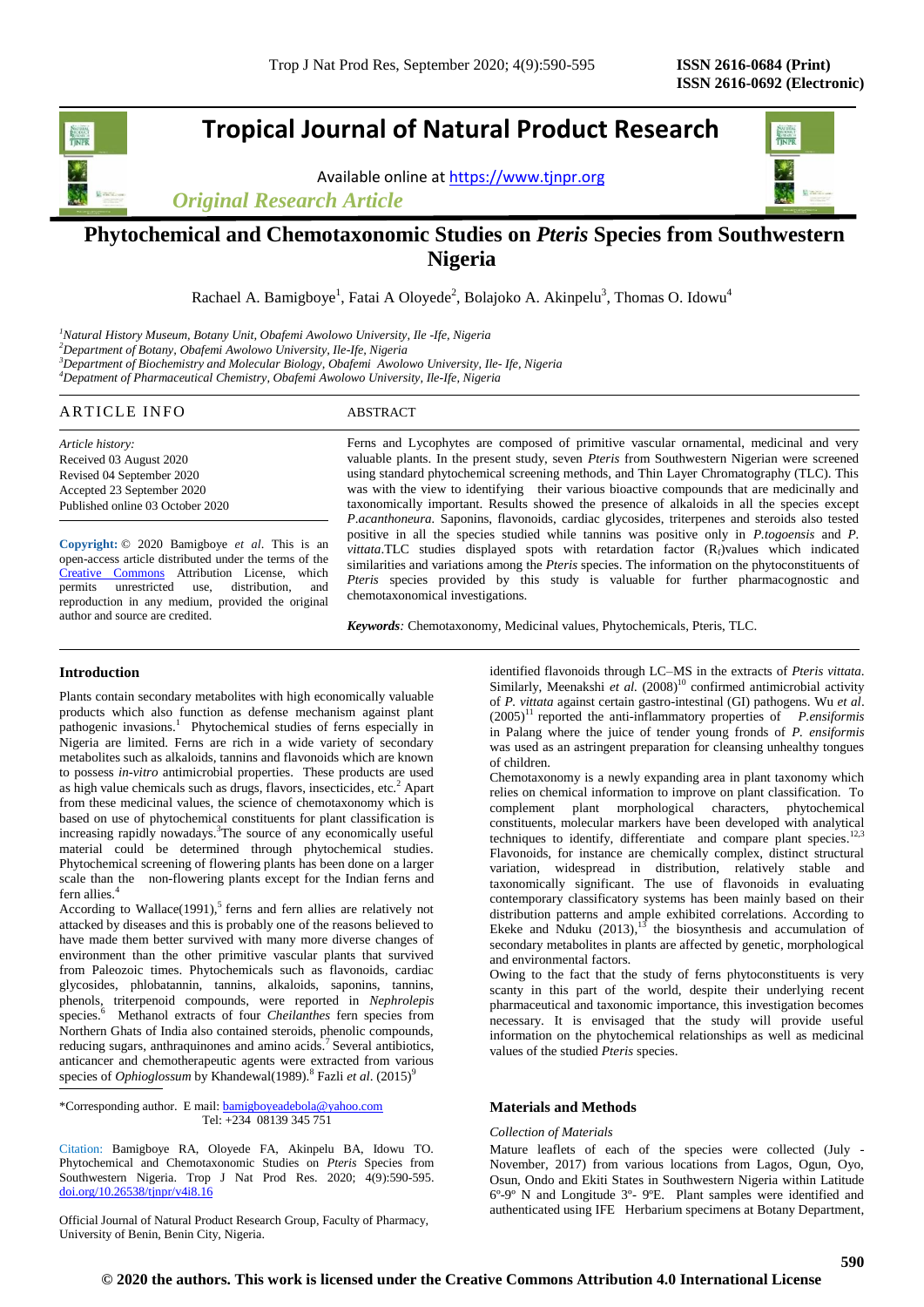Obafemi Awolowo University, Ile-Ife, Nigeria. The vouchers specimens were deposited in same Herbarium.

*Preparation of ethanolic extract*

Plant sample of each species was air-dried and ground into powder with a blender. Each of the ground samples was soaked with 200mL of ethanol for 48 hours in conical flask. Samples were filtered, concentrated with rotary evaporator and stored in vials at room temperature for further analysis.

# *Phytochemical screening*

Using standard procedures, ethanol extract of each studied *Pteris* species was subjected to phytochemical screening for: alkaloids, saponins, steroids, triterpenoids, flavonoids, phlobatannins, saponins, cardiac glycosides, tannins and anthraquinones using the procedures earlier established by Sofowora (2008).<sup>14</sup> Also, Thin Layer Chromatography (TLC) was carried out to obtain chromatogram which showed detailed distribution of the phytochemical constituents in different species in the genus. Further quantitative analytical test was done for some phytoconstituents detected.

## *Estimation of cardiac glycosides*

To 8 mL of plant extract was added 60 mL of water and 8 mL of 12.5% lead acetate, mixed and filtered. 50 mL of the filtrate and 8 mL of 4.7%Na<sub>2</sub>HPO<sub>4</sub> was added to precipitate excess Pb ion. Mixture was filtered to remove excess lead phosphate. Ten milliliters (10 mL) of purified filtrate was treated with 10 mL Baljet reagent. A blank titre was carried out using 10 mL distilled water and 10 mL Baljet reagent which was allowed to stand for one hour for total colour development. The colour intensity was calculated colorimetrically at 495 nm. The percentage of flavonoids in the sample was obtained using the formular below:

# A X 100 (g%) 17

Where A is Absorbance

#### *Estimations of Flavonoids concentrations*

The flavonoids concentration in the aqueous extract was obtained spectrophotometrically using the method described by Sun *et al*.  $(1999)$ .<sup>15</sup> Ethanol (20 mL of 80% (v/v) was added to aqueous extract (0.1g) and filtered. To diluted filtrate (5.5 mL) was added 0.1 mL of w/v NaNO3, 0.1 mL of 10% (w/v) AlCl3, and 1.3 mL of 4% (w/w) NaOH. The mixture was incubated at room temperature for 15 minutes and the absorbance was read at 500 nm against the blank. The concentration of flavonoids in the sample was calculated from standard calibration curve expressed in rutin equivalent per g of extract (mg RE/g extract).

#### *Estimation of saponin content*

Saponin content was estimated by using the methods described by Wagner(1984).<sup>16</sup>40 g of the ethanol extract was washed in chloroform (50 mL x 2) and ethyl acetate (50 mL x 2). After dissolving residue in 20% (v/v) ethanol and extraction with butanol (100 mL  $\bar{x}$  3), the obtained residue was absorbed and dissolved in 50 mL methanol (50% v/v) and precipitated in diethyl ether (100 mL). Precipitate was decanted and dried in the oven until steady weight.

#### *Thin layer chromatography*

Commercially obtainable standard TLC plate with typical particle dimension range to achieve better reproducibility was used. Plates were activated for three minutes at  $120^{\circ}$ C, spotted and placed into the chromatographic tank saturated with solvent system (mobile phase) as described in Table 2. Each chemical constituent moves up at different rates depending on its solubility in the mobile phase and the strength of its absorption to the stationary phase. The retardation factor  $(R_f)$ which is the distance travelled by the solute divided by the distance travelled by the solvent was obtained from the equation below:

> $R_f$  = distance travelled by the solute distance travelled by the solvent

#### **Results and** D**iscussion**

The qualitative phytochemical screening of *P. acanthoneura*, *P. atrovirens*, *P. ensiformis*, *P*.*milbraedii*, *P. similis*, *P*.*togoensis* and *P. vittata* secondary metabolites were presented in Table 1.Table 3 showed TLC profiles of each of the phytochemical constituents in the *Pteris* species [Figure1 (A-G)] and the  $R_f$  values of their spots.

In the present study, the secondary metabolites and the TLC profiles (Table 3) showed variations among the studied *Pteris* species. Alkaloids were present in all the species except in *P. acanthoneura*, tannins occurred only in *P. togoensis* and *P. vittata* while saponins, flavonoids, triterpenes, steroids and cardiac glycosides occurred in all the seven *Pteris* species.

The presence of flavonoids, alkaloids, saponins, tannins and phenolic compounds in ferns extracts have been reported in previous studies.<br> $\frac{19}{12}$ There

There were no documentation on phytochemical constituents of the studied *Pteris* species except in *P. vittata*, In this study, *P. vittata* extract tested positive for flavonoids, tannins, cardiac glycosides, saponins, triterpenes, alkaloids and steroids similar to the findings of (Jaishee and Chakraborty). <sup>20</sup> In contrast, alkaloids and steroids detected in *P. vittata* in this study was reported absence in Indian  $s$ pecimens<sup>20</sup> and the difference may probably be attributed to variation in ecological factors. Generally, sources of variations in plant secondary metabolites include; age of the plant, time and situation of harvest, part of plant used, solvent, extraction procedures, the amount of sample used, percentage humidity of the harvested material and plant substrate.<sup>1</sup>

The TLC profiles of each of the phytochemical constituents in the studied *Pteris* species [Figure 1  $(A-G)$ ] and their  $R_f$  values (Table 3) showed highest number of bands for flavonoids (6) in *P. similis* and *P. togoensis,* steroids (5)in *P. similis* and *P. togoensis*, triterpenes(5) in *P. togoensis,* alkaloids (4) in *P ensiformis*, saponinns(3) *in P. atrivirens,* cardiac glycoside(2)in *P. similis*, *P. togoensis* and *P. vittata* while tannin had a single band in *P. togoensis* and *P.vittata*. Also, each class of phytochemical of the studied *Pteris* species showed identical (e.g alkaloid with  $R_f$  0.7 is common in all with the exception of *P. acantthoneura*) and diverse R<sub>f</sub> values (e.g flavonoids had 24 varied  $R_f$ ). The similarity and variations in the  $R_f$  values displayed by the TLC profiles indicates generic relationships and specific variations among the species according to Oladipo *et al*. (2017). <sup>21</sup> The occurrence and distribution of various types of chemical substances present in plants have proved to be of taxonomic significance.<sup>2</sup>

Flavonoids are the major group of plant phenols and the foremost studied one.<sup>2</sup> Flavonoids have gained recent attention because of their broad biological and pharmacological activities which include cytotoxic, antioxidant, antiinflamatory and anti-tumour activities. $24.25$ In addition, flavonoid compounds have proven to be of chemotaxonomic importance by many authors.<sup>26-28</sup> For instance, the flavonoids identified in 14 species of *Salvia* were flavones, flavonols, flavanones, isoflavones, dihydroflavonoids and chalcones. Kharazin (2014) affirmed that flavonoids are appropriate indicators to determine the taxonomic position of *Salvia* species.

Also, alkaloids were present in all the studied *Pteris* species except *P. acanthoneura*. Therefore, absence of alkaloids in only *P. acanthoneura* could be taken as diagnostic of the species. Alkaloids have been reported to be significant for the survival of plant by providing protection against micro-organisms, insects as well as herbivores.<sup>30</sup> Likewise, anti-cancerous, anti-malarial, antiinflammatory, antimicrobial, etc. activities of alkaloids have been reported.<sup>31,32</sup> Alkaloids contents have been considered as sources of taxonomic evidence as alkaloids characterizing species of a particular taxon are frequently of the same chemical or biogenic group suggesting that related plants share the same pathways of alkaloid synthesis.

All the studied *Pteris* species are rich in saponins (Table 4) with the exception of *P. togoensis*. Various documented pharmacological properties of saponin include *anti*-inflammatory, emetics, antiviral, antifungal, insecticidal, molluscicidal, piscidal and anti-bacterial activities.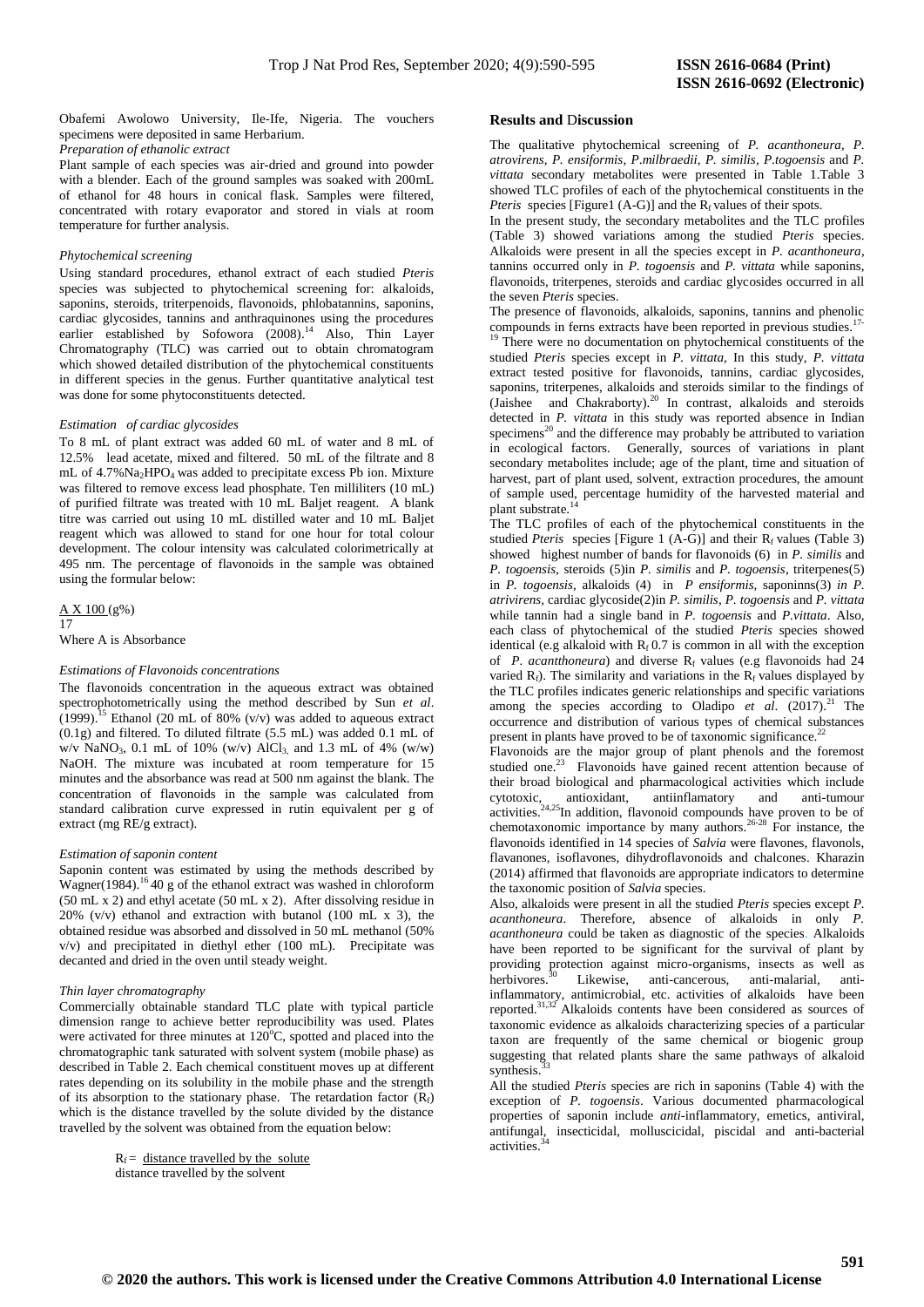Cardiac glycosides and steroids occurred in all the studied *Pteris* species. Cardiac glycosides are group of plant metabolites that comprise the most drug-like molecules proved to be fruitful in developing potential drugs for the treatment of congestive heart failure. They are streroids possessing the ability to exert specific action on the cardiac muscle.<sup>35</sup> Steroids perform many key biological functions which includes hypocholesterolemic, anticancer, antihelminthic and antimutagenic activies.<sup>3</sup>

Similarly, all the studied *Pteris* species tested positive for terpenoids. Recently, triterpenoids have arisen as a major group of secondary metabolites with important spectrum of pharmacological activities, including anti-inflammatory, anti-oxidant, antibacterial, antiviral, hepatoprotective, gastroprotective, cardioprotective, hypolipidemic, anti-atherosclerotic, immunoregulatory and anticancer activities.<sup>31</sup>

The use of triterpenes as a chemotaxonomic tool in investigating botanical affinities have been confirmed.<sup>37</sup>

In the present study, tannins were found in *P. togoensis* and *P. vittata* only. Theurapeutic properties like antiviral, antibacterial, antiparasitic, anticarcinogenic, and antimutagenic activities of tannins have been reported.<sup>20</sup>

The quantitative estimations of some phytoconstituents of the studied *Pteris* species (Table 4) showed that they are rich in saponins as well as cardiac glycosides and contained moderate flavonoids. In contrast,

high flavonoids, low saponins and tannins were observed in some *Pteris* species.<sup>18</sup>

# **Conclusion**

This study revealed pertinent information on phytochemical constituents and various chemotypes that could enhance systematic and pharmaceutical values of the species. Further research on isolation and characterization of the secondary metabolites will be taxonomically useful for unveiling generic affinities among the *Pteris* species.

#### **Conflict of interest**

The authors declare no conflict of interest.

#### **Authors' Declaration**

The authors hereby declare that the work presented in this article is original and that any liability for claims relating to the content of this article will be borne by them.

|                    | P.acanthoneura           | P.atrovirens             | P.ensiformis             | P.miilbraedii | P.similis                | P.togoensis              | P.vittata |
|--------------------|--------------------------|--------------------------|--------------------------|---------------|--------------------------|--------------------------|-----------|
| Saponins           | $^{+}$                   | $^{+}$                   | $^{+}$                   | $^{+}$        | $^{+}$                   | $^{+}$                   | $^{+}$    |
| Flavonoids         | $+$                      | $\overline{\phantom{0}}$ | $\overline{\phantom{0}}$ |               | $\overline{\phantom{a}}$ | $\overline{\phantom{a}}$ |           |
| Flavonoids         | $+$                      |                          | $\overline{\phantom{0}}$ |               | $\overline{\phantom{0}}$ | $\overline{\phantom{a}}$ |           |
| Tannins            |                          |                          |                          |               |                          |                          |           |
| Xanthoproteins     | $\overline{\phantom{0}}$ | $\overline{\phantom{0}}$ |                          |               |                          |                          |           |
| Alkaloids          | -                        | $+$                      | $^{+}$                   | $+$           | $^{+}$                   | $^{+}$                   | $^{+}$    |
| (Dragendorf)       |                          |                          |                          |               |                          |                          |           |
| Alkaloids (Mayer)  |                          |                          |                          |               |                          |                          |           |
| Phlobatanins       |                          |                          |                          |               |                          |                          |           |
| Triterpenes        | $^{+}$                   | $+$                      | $+$                      | $+$           | $^{+}$                   | $+$                      |           |
| Cardiac glycosides | $^{+}$                   | $+$                      | $+$                      | $+$           | $^{+}$                   | $+$                      | $^{+}$    |
| Steroids           | $+$                      | $+$                      | $+$                      | $+$           |                          | $+$                      | $^{+}$    |
| Anthraquinones     |                          |                          |                          |               |                          |                          |           |

**Table 1:**Phytochemical constituents of seven *Pteris* species.

Legends: + (Present); - (Absent)

**Table 2**: TLC mobile phase of leaf extracts of *Pteris*species.

| S/N              | <b>Secondary Metabolites</b> | <b>Solvent System</b>               | <b>Solvent Ratio</b> | <b>Spraying Reagent</b>                                        |
|------------------|------------------------------|-------------------------------------|----------------------|----------------------------------------------------------------|
|                  | Alkaloids                    | Ethyl acetate & methanol water      | 10:1.4:1             | Dragendorff                                                    |
| 2                | <b>Flavonoids</b>            | Toluene: Acetone: Formic acid       | 4.5:4.5:1.0          | 1% Ethanolic Aluminium chloride                                |
| 3                | <b>Tannins</b>               | Ethylacetate: Formic acid: Methanol | 3:3:0.8:0.2          | 5% Iron chloride                                               |
| $\boldsymbol{4}$ | Saponins                     | Chloroform : Methanol               | 1.2:0.2              | Iodine crystal                                                 |
| 5                | <b>Steroids</b>              | Hexane: Ethylacetate                | 7.2:2.9              | $70\%$ H <sub>2</sub> SO <sub>4</sub> . Acetic acid in ethanol |
| 6                | Cardiac glycosides           | Ethylacetate: Methanol : $H_2O$     | 81:11:8              |                                                                |
| 7                | Triterpenes                  | Dichloromethane                     |                      |                                                                |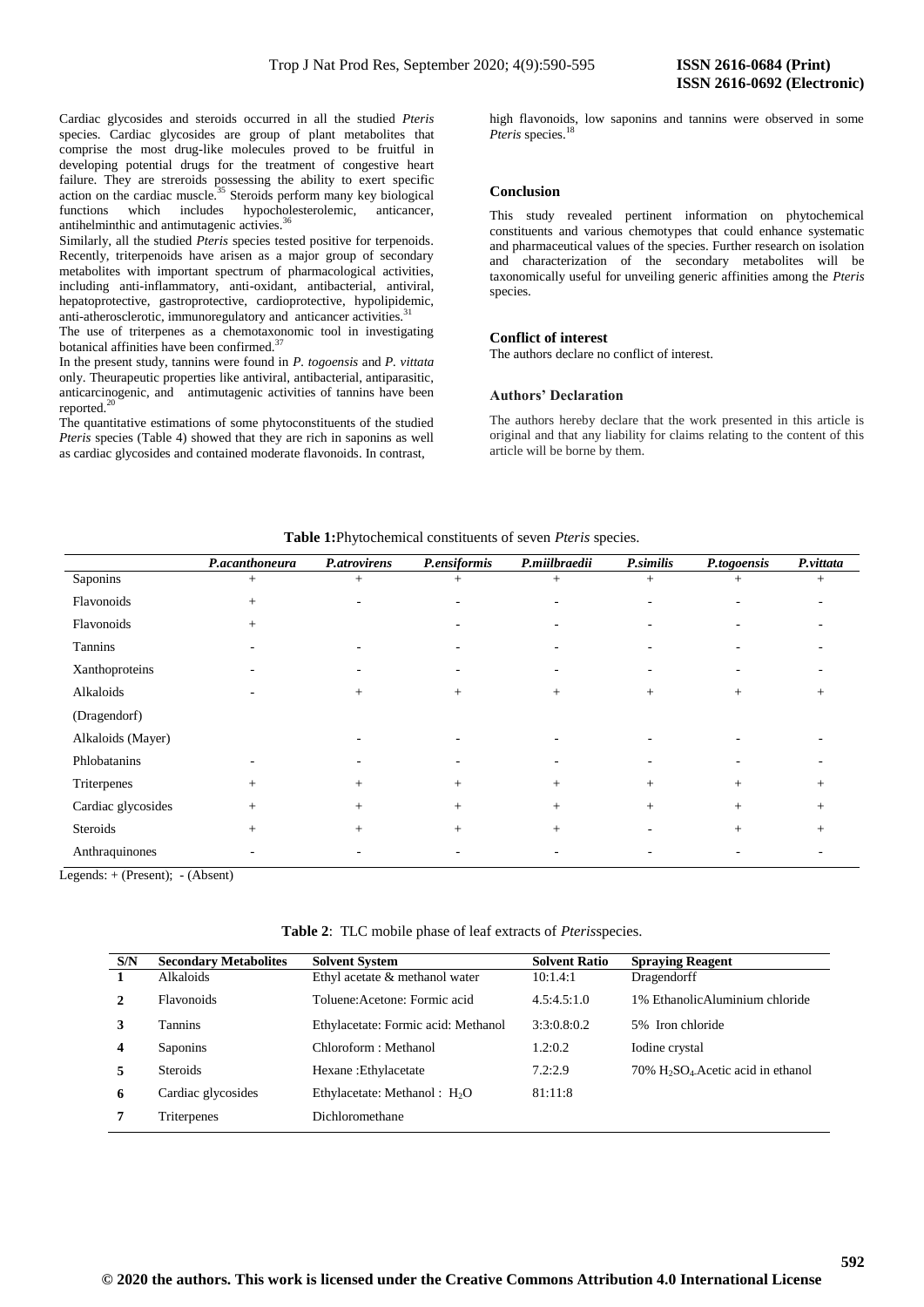**593**



# **Figure 1:** TLC profiles of the *Pteris* species

**Legend:** A-Alkaloids, B- Cardiac-glycosides, C- Steroids, D- Flavonoids, E- Saponins, F- Taninns, G-Triterpens. 1*-P. acanthoneura*, 2- *P atrovirens*, 3- *P. ensiformis*, 4- *P. mildbraedii*, 5-*P.similis* , 6- *P.togoensis.* 7*- P.vittata.*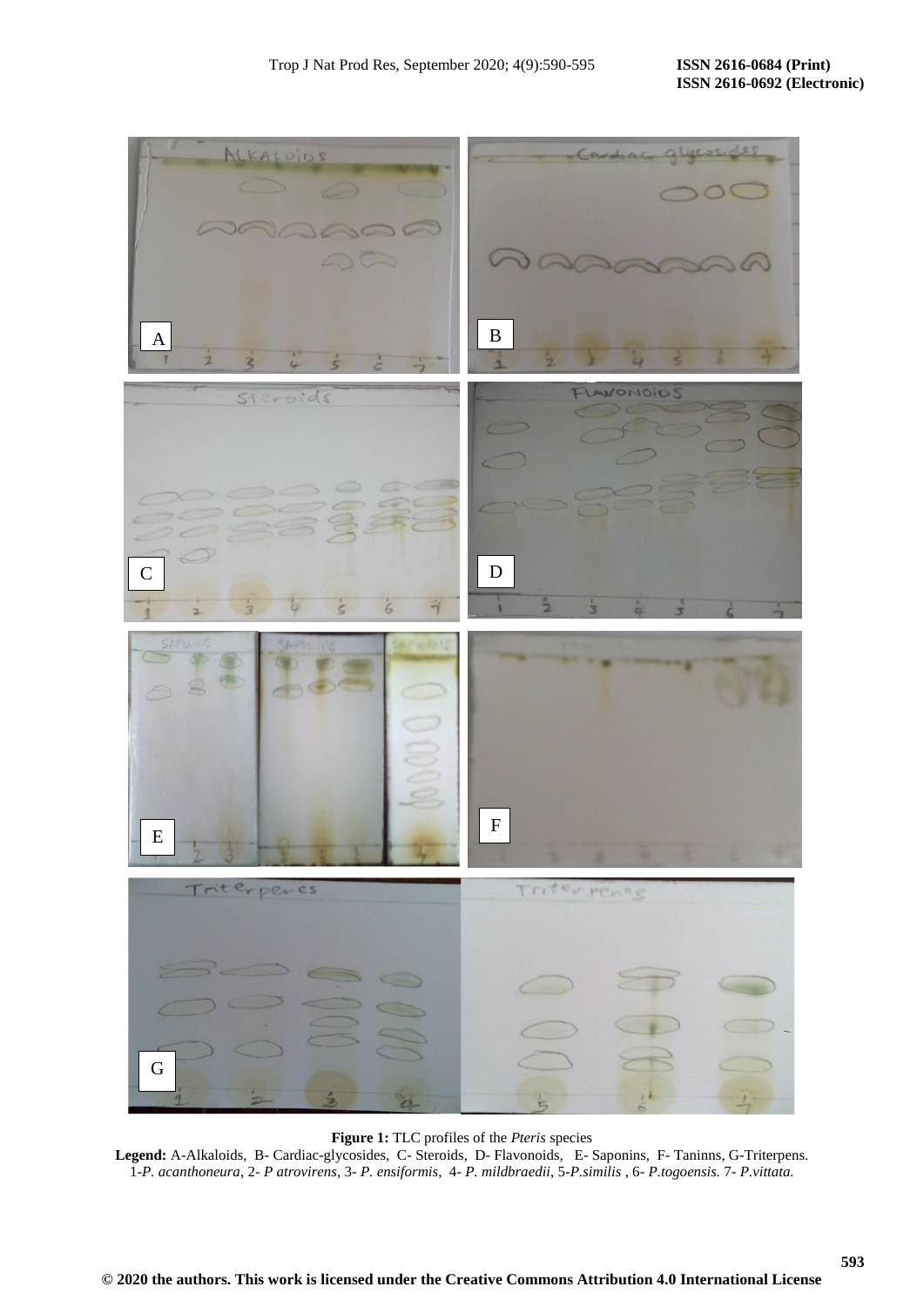### **ISSN 2616-0692 (Electronic)**

| Table 3: The TLC profile of the phytoconstituents in the leaf extracts of Pteris species. |  |  |
|-------------------------------------------------------------------------------------------|--|--|
|-------------------------------------------------------------------------------------------|--|--|

| <b>Phytochemical</b> |                       |                      |                                    |                                          |                          |                          |                              |
|----------------------|-----------------------|----------------------|------------------------------------|------------------------------------------|--------------------------|--------------------------|------------------------------|
|                      | <b>Alkaloids</b>      | Cardiac<br>Glycoside | <b>Flavonoids</b>                  | <b>Saponins</b>                          | <b>Steroid</b>           | <b>Tannins</b>           | <b>Triterpenes</b>           |
| <b>Plant species</b> | Rf values             | <b>Rf</b> values     | <b>Rf</b> values                   | $R_f$ values                             | <b>Rf</b> values         | <b>Rf</b> values         | $R_f$ values                 |
| P.aacnthoneura       | $\overline{a}$        | 0.52                 | 0.47, 0.71, 0.86                   | 0.81,1.00                                | 0.26, 0.34, 0.44, 0.54   |                          | 0.26,0.46,0.64,0.68          |
| Patrivirens          | 0.7                   | 0.48                 | 0.49                               | 0.81,0.86,1.00                           | 0.26, 0.36, 0.46, 0.56   | $\overline{\phantom{a}}$ | 0.26, 0.52, 0.70             |
| P ensiformis         | 0.12, 0.38, 0.7, 0.92 | 0.46                 | 0.48,0.56,0.86,0.97                | 0.88,1.00                                | 0.34,0.40,0.48,0.58      | $\overline{\phantom{a}}$ | 0.30, 40, 0.50, 0.66         |
| P.miilbraedii        | 0.7                   | 0.46,0.88            | 0.51, 0.57, 0.75, 0.91, 0.99       | 0.78,0.81                                | 0.36,0.40,0.48,0.58      | $\overline{\phantom{a}}$ | 0.24, 0.34, 0.48, 0.64       |
| Psimilis             | 0.52, 0.7, 0.92       | 0.48,0.86            | 0.48, 0.54, 0.59, 0.62, 0.88, 0.99 | 0.86,0.89                                | 0.32,0.38,0.42,0.50,0.58 |                          | 0.22,0,38,0.62               |
| P.togoensis          | 0.52, 0.7             | 0.48,0.86            | 0.60,0.63,0.67,0.77,0.95,0.99      | 0.86,0.91                                | 0.36,0.40,0.46,0.50,0.60 | 0.96                     | 0.20, 0.26, 0.42, 0.62, 0.68 |
| P.vittata            | 0.7,0.92              | 0.50,0.86            | 0.62, 0.64, 0.67, 0.89, 0.98       | 0.24, 0.30, 0.39, 0.47, 0.54, 0.67, 0.84 | 0.40, 0.44, 0.50, 0.60   | 0.96                     | 0.22, 0.42, 0.62             |

**Table 4:** Flavonoids, saponins and cardiac glycosides concentrations(mg/g) in seven *Pteris*species

| Phytochemical | Pac              | Pat              | Pen              | Pmi             | Psi              | Pto             | Pvi              |
|---------------|------------------|------------------|------------------|-----------------|------------------|-----------------|------------------|
| Flavonoids    | $0.27 \pm 0.03$  | $0.56 \pm 0.01$  | $0.60 \pm 0.10$  | $0.40 \pm 0.21$ | $0.45 \pm 0.10$  | $0.46 \pm 0.31$ | $0.66 \pm 0.22$  |
| Saponins      | $125 \pm 0.33$   | $162.5 \pm 0.80$ | $15 \pm 0.32$    | $135 \pm 2.17$  | $167.5 \pm 1.31$ | $125 \pm 2.0$   | $222.5 \pm 2.05$ |
| C. glycosides | $14.89 \pm 0.18$ | $17.53 \pm 1.0$  | $33.35 \pm 1.23$ | $7.35 \pm 0.48$ | $49.0 \pm 1.33$  | $5.17 \pm 1.26$ | $28.18 \pm 0.88$ |

#### **References**

- 1. Durairaj T, Alagapan C, Suresh SSR, Ramasamy V. An introductory Chapter: Secondary Metabolites. 2018 [online] (Accessed August, 2020). DOI:10.5772/intechopen. 79766
- 2. Bharti M. Studies on phytochemical analysis and screening for active compounds in some ferns of Ranchi and Latehar districts .Int. Jour.l of Academic Res and Dev. 2018; 3(1):33-41.
- 3. Janakiraman N and Johnson M. Functional Groups of Tree Ferns (Cyathea) Using Ft-Ir: Chemotaxonomic Implications. Romanian J Biophys. 2015; 25(2):131–141
- 4. Cao H, Chai T, Wang, X, Morais–Braga MF, Yang JH, Wang FC, Wang R, Yao H, Cao J, Comara L, Burlado B. Wang Y Xiaon J, and Cotinho HDM. Phytochemicals from fern species: potentials for medicinal applications. Phyto. Rev. 2017; 16(3):379- 440.
- 5. Wallace JW. A phytochemical approach for gaining insight into pteridophyte phylogeny. Pp.117-135 In: Perspectives in Pteridology present and future, eds. TN Bhardwaja and C B. *Gena*. Aspects of Plant Sci. 1991; 11:1-342.
- 6. Oloyede FA, Fajuke AA, Adeleye MO. Preliminary phytochemical screening of five species of *Nephrolepis* Swart in Nigeria. Nig Jour. of Bot 2014; 27(2):153-158.
- 7. Ghorpade PN, Tharkar SB, Dongare MM, Kale MV. Phytochemical analysis of four *Cheilanthes* species from Northern Western Ghats of India. Research Journal of Life Sciences, Bioinformatic, Pharmaceuticals and Chemical Sciences 2015; 1(2):92- 97.
- 8. Khandelwal S. Chemosystematics of Indian *Ophioglossum* spores. Ind. Fern Jour. 1989; (3):89-94.
- 9. Fazli W, Taous K, Omer S, Adeeb S. Phytochemical analysis and effect of *Pteris vittata* extract on visual processes. Journal of Natural Medicine 2015; 70(1):8-17.
- 10. Meenakshi S, Raghavan G, Ajay KSR, Prem BK. Antimicrobial Flavonoid Rutin from *Pteris vittata* L. Against Pathogenic Gastrointestinal Microflora. American Fern Jour. 2008; 98(2):98-103.
- 11. Wu MI, Weng CY, Wang L, Lian TW. Immunodilatory mechanism of the aqueous extract of the sword rake fern *Pteris ensiformis* Burm. Ethnopharma. 2005; 98:73-81.